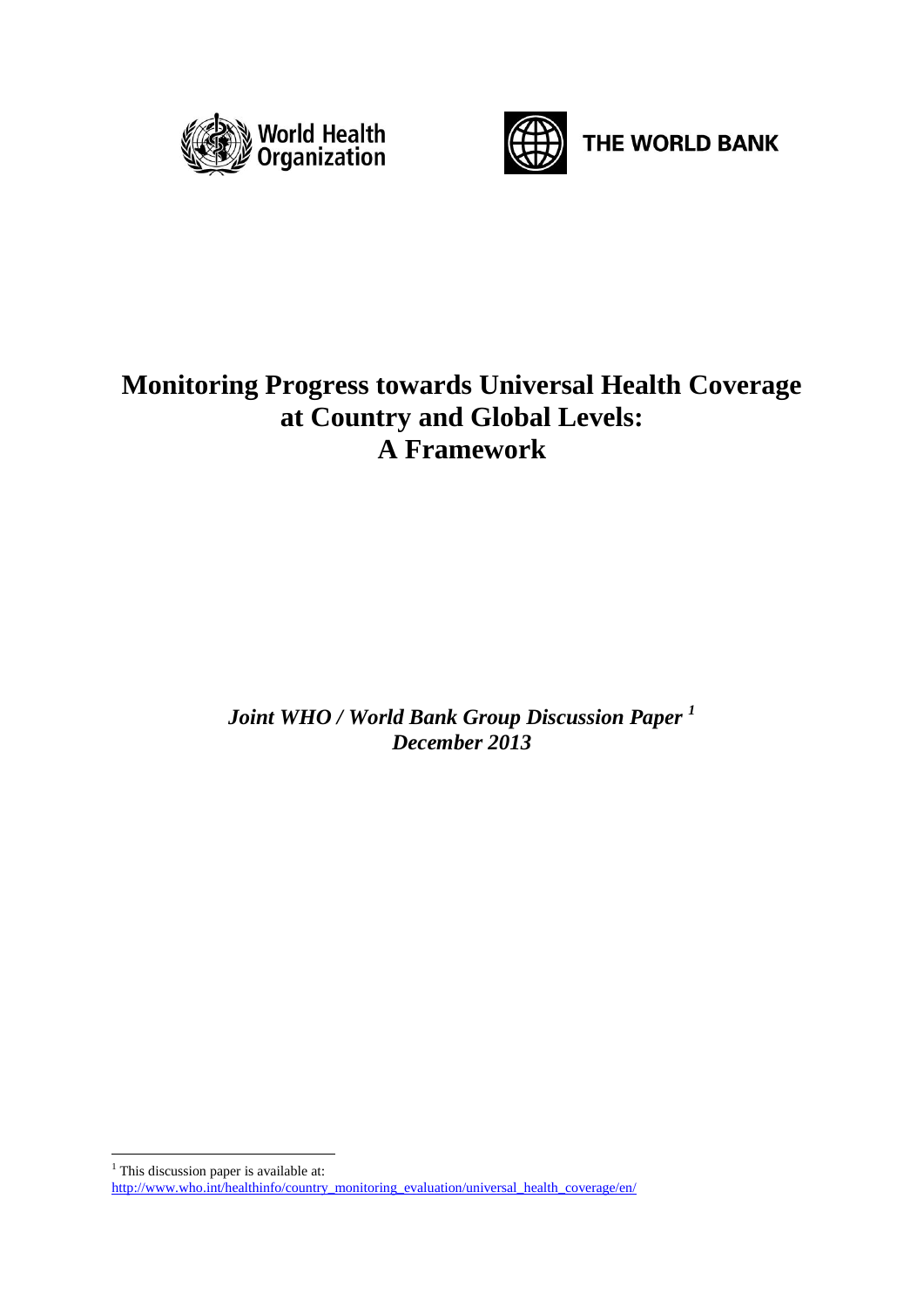### **Introduction**

In recent years, there has been a growing movement across the globe for universal health coverage (UHC) – ensuring that everyone who needs health services is able to get them, without undue financial hardship.<sup>2</sup> This has led to a sharp increase in the demand for expertise, evidence, and measures of progress towards UHC and a push for UHC as one of the possible goals of the post-2015 development agenda.<sup>3</sup> This discussion paper proposes a framework for tracking country progress towards UHC, assessing both the aggregate and equitable coverage of health services, as well as financial risk protection.

This paper has been developed jointly by the World Health Organization (WHO) and the World Bank Group (WBG), building upon a series of discussions with country representatives, technical experts, and global health and development partners.<sup>4</sup> WHO and the WBG are seeking feedback on the proposed UHC monitoring framework herein from countries, development partners, civil society, academics, and other interested stakeholders. This feedback<sup>5</sup> will inform the further development and refinement of a common framework for monitoring progress towards UHC at country and global levels.

#### **UHC: Towards a Common Framework for Monitoring Progress**

UHC has been defined as a situation where all people who need health services (prevention, promotion, treatment, rehabilitation, and palliative) receive them, without undue financial hardship (World Health Report 2010). UHC consists of three inter-related components: i) the full spectrum of quality health services according to need; ii) financial protection from direct payment for health services when consumed; and iii) coverage for the entire population.

# *Country Monitoring*

1

This paper proposes a framework for UHC monitoring that is part of a comprehensive framework for monitoring national health system performance. 6 UHC monitoring focuses on two discrete components of health system performance: the levels of coverage for health interventions and financial risk protection, with a focus on equity. Country UHC monitoring, as the basis of the framework, aims to ensure that progress towards UHC reflects a country's unique epidemiological and demographic profile, population demands, health system, and level of economic development. These country-specific dimensions are critical to inform what should be monitored; for example, emerging economies may want to focus on how best to expand essential services to remote areas, whereas high-income countries may want to focus on rationalizing the package of health services for a growing elderly population. While country context will drive the specific measures used, the domains for monitoring – access to essential, quality services; financial protection; and the population covered – will be used across all countries, regardless of their level of income or their specific health needs.

<sup>&</sup>lt;sup>2</sup> World Health Organization. The World Health Report - Health systems financing: the path to universal coverage [Internet]. WHO Geneva, 2010. Available from[: http://www.who.int/whr/en/index.html](http://www.who.int/whr/en/index.html)

<sup>&</sup>lt;sup>3</sup> United Nations. A new global partnership: eradicate poverty and transform economies through sustainable development. Report of the High-Level Panel of Eminent Persons on the Post-2015 Development Agenda. New York, May 2013. Available from[: http://www.post2015hlp.org/wp-content/uploads/2013/05/UN-Report.pdf](http://www.post2015hlp.org/wp-content/uploads/2013/05/UN-Report.pdf)

<sup>&</sup>lt;sup>4</sup>[http://www.who.int/healthinfo/country\\_monitoring\\_evaluation/universal\\_health\\_coverage\\_meeting\\_sept2013/en/index.html](http://www.who.int/healthinfo/country_monitoring_evaluation/universal_health_coverage_meeting_sept2013/en/index.html) 5 Comments on this proposed framework can be sent in writing before February 15, 2014 t[o uhcmonitoring@who.int](mailto:uhcmonitoring@who.int) or [HNPfeedback@worldbank.org.](mailto:HNPfeedback@worldbank.org)

 $6$  World Health Organization. Monitoring, evaluation and review of national health strategies: a country-led platform for information and accountability. IHP+ and WHO, 2011. Available from:

[http://www.who.int/healthinfo/country\\_monitoring\\_evaluation/documentation/en/index.html,](http://www.who.int/healthinfo/country_monitoring_evaluation/documentation/en/index.html) accessed 21 Sep 2013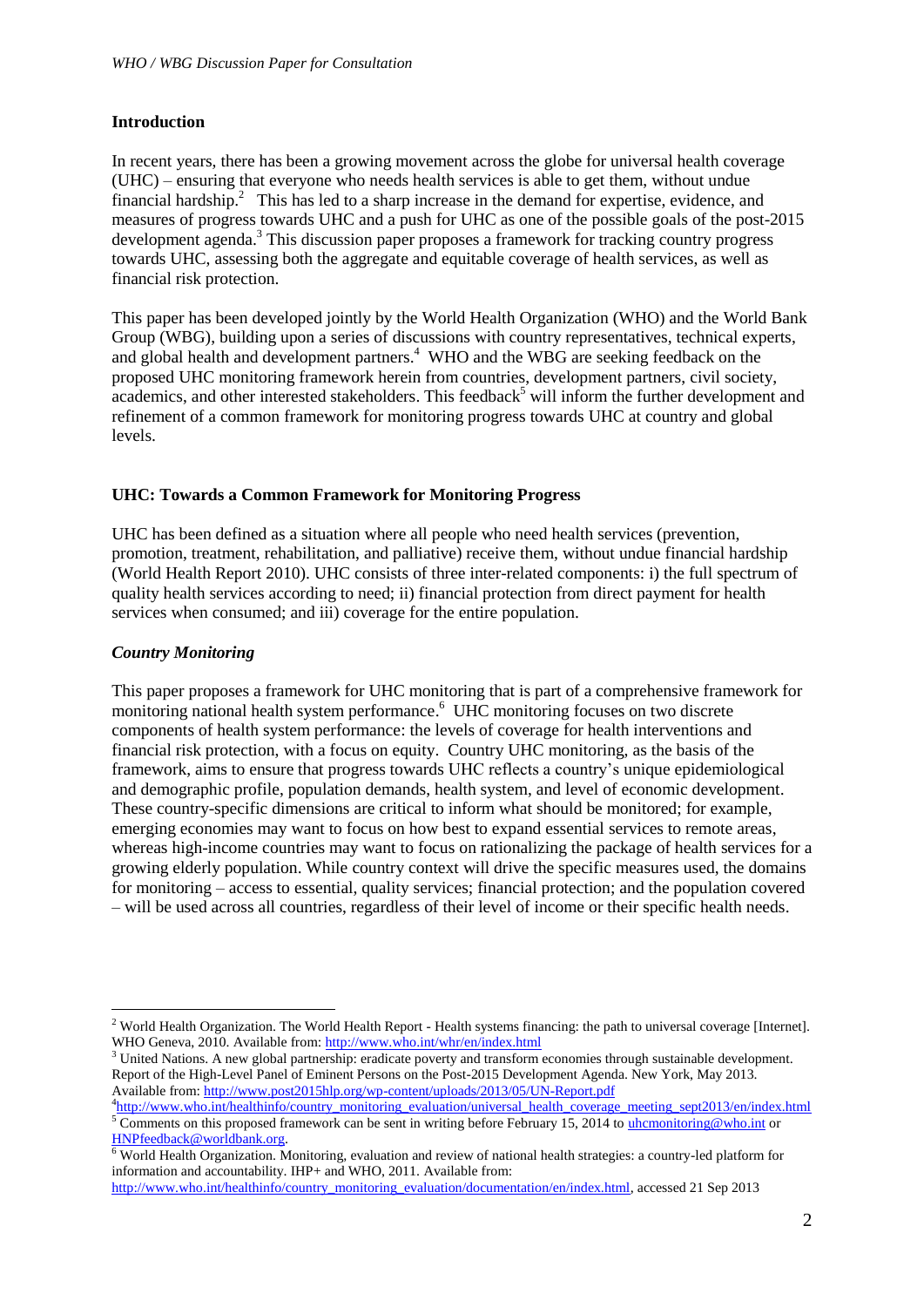# *Global Monitoring*

Given the widespread interest in accelerating progress towards UHC, there is value in standardizing measures so that they are comparable across borders and over time. The global framework outlined in this paper aims to encourage countries to adopt a common approach to UHC monitoring, measuring country data against internationally standardized indicators. Periodic global monitoring permits cross-country comparison of progress towards UHC that enables countries to learn from one another. It should be noted, however, that global monitoring is not a substitute for national monitoring, and that countries are encouraged to tailor measures of UHC drawing on this framework to best reflect their own context.

# *UHC and the Post-2015 Development Framework*

Monitoring progress towards UHC is central to achieving the global goals of the WBG and WHO, the Millennium Development Goals (MDGs), and the emerging post-2015 global development framework.<sup>7</sup> The WBG has set a global goal of ending extreme poverty by 2030. This goal can be realized only if hundreds of millions of families no longer risk impoverishment through payment for health services, and their education and work opportunities are not unduly constrained by illness. Similarly, the WBG's global goal to boost shared prosperity for the poorest 40% of the population in every developing country is closely aligned with WHO's focus on equity and the High-Level Panel's recommendation to "hardwire" equity into all post-2015 measures.

There is an emerging consensus that the post-2015 agenda should address the unfinished agenda of the health-related MDGs as well as the emerging burden of chronic conditions and injuries (CCIs). There is already a strong foundation of existing health indicators to build upon, including the intervention coverage indicators<sup>8</sup> of the health-related MDGs, such as immunization and antiretroviral therapy coverage, the recommended priority interventions related to non-communicable diseases (NCDs),<sup>9</sup> and indicators of financial risk protection.<sup>10</sup>

In the context of the post-2015 development agenda, the importance of multisectoral influences on health should be acknowledged, although it is not explicitly addressed in this paper. Further work is needed to firmly link monitoring of progress towards UHC with monitoring the social and environmental determinants of health and sustainable development.

#### *Guiding Principles*

1

The following guiding principles underlie the proposed common approach to monitoring UHC:

1) The framework should comprise two inter-related, but separate, UHC measures: i) essential health services coverage for the population; and ii) financial protection coverage for the population.

2) UHC measures of health service coverage and financial protection coverage should encompass the full population across the life cycle, inclusive of all ages and gender.

3) These measures should capture all levels of the health system. Some service coverage interventions such as tobacco taxes are delivered society-wide, while others, such as emergency obstetric care, are provided in specialized health facilities. Similarly, financial protection measures

 $^7$  United Nations. A new global partnership: eradicate poverty and transform economies through sustainable development. Report of the High-Level Panel of Eminent Persons on the Post-2015 Development Agenda. New York, May 2013. Available from[: http://www.post2015hlp.org/wp-content/uploads/2013/05/UN-Report.pdf](http://www.post2015hlp.org/wp-content/uploads/2013/05/UN-Report.pdf)

<sup>&</sup>lt;sup>8</sup> World Health Organization. Monitoring maternal, newborn and child health; understanding key progress indicators. A report prepared by Countdown for Maternal, Newborn and Child Health, Health Metrics Network and WHO. Geneva. 2011.  $9$  UN General Assembly Resolution 66/2 and World Health Assembly Resolution EB 130/R7 (2012).

<sup>&</sup>lt;sup>10</sup> Xu, K., D.B. Evans, G. Carrin, A.M. Aguilar-Rivera, P. Musgrove, T.G. Evans. "Protecting households from catastrophic health expenditures". Health Affairs, 26(4):972-983, 2007.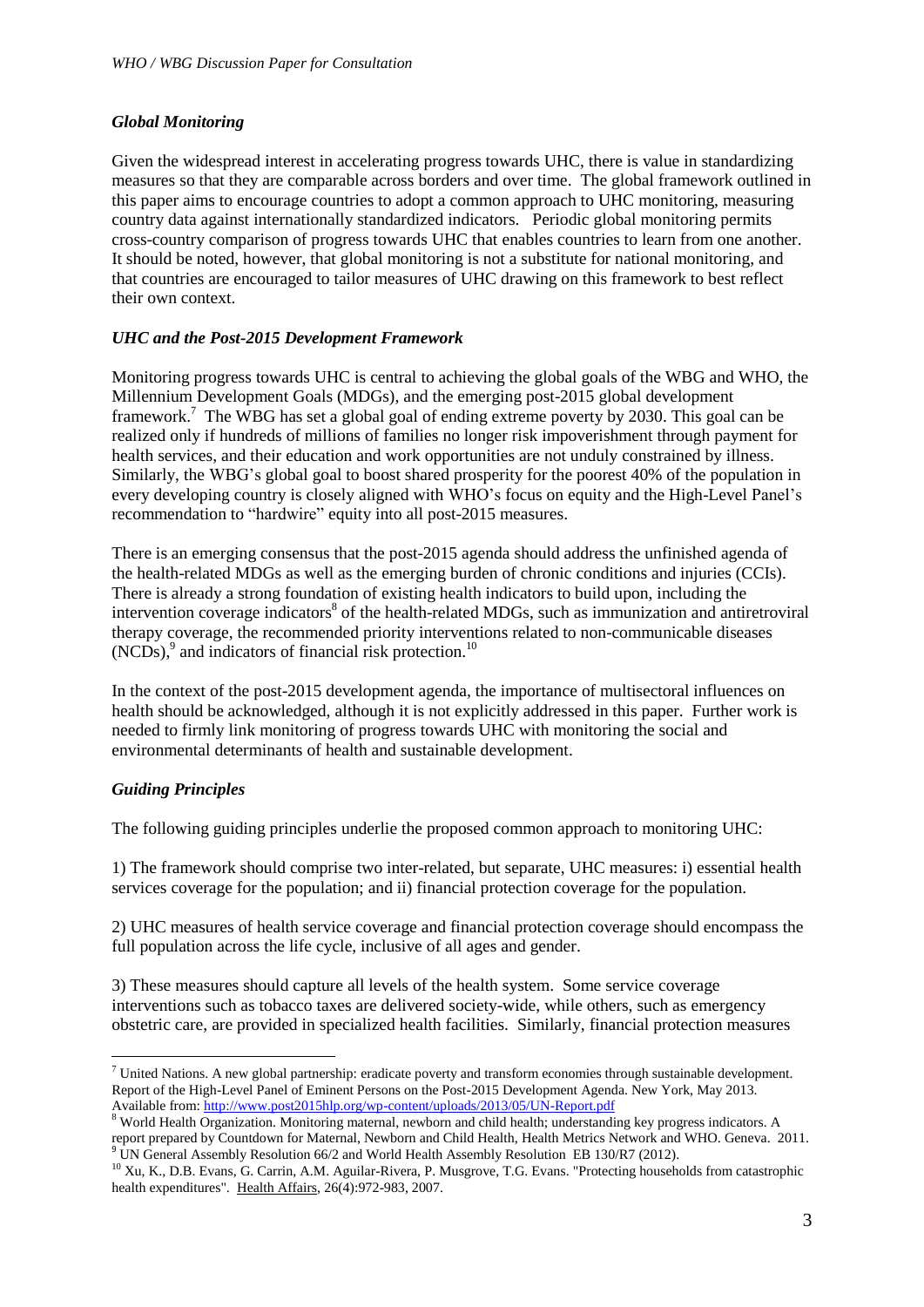should cover all levels of the health system, recognizing that costs incurred for services may vary widely.

4) All measures should be disaggregated by socioeconomic strata to assess the degree to which service and financial protection coverage are equitably distributed. All health systems have significant stratification in terms of risks to ill-health and access to, and payments for, services according to household income, gender, place of residence, and educational attainment.

# **Methodological Considerations**

To apply these principles to the two proposed UHC measures for service coverage and financial protection coverage, there are a number of important assumptions and methodological considerations.

# *Service Coverage*

The proposed framework includes two measures for service coverage (Figure 1):

1) The set of interventions related to the health MDGs, with a focus on communicable diseases, reproductive health, and nutrition for mothers and children; and

2) The set of interventions related to CCIs, with a focus on addressing NCDs, mental health, and injuries for adolescents, adults, and the elderly.

For both of these measures, the proposed framework covers services provided at all levels of the health system. These include non-personal or population health interventions, community-based delivery, primary health facility services, secondary health facility (hospital) services, and tertiary hospital services. This spectrum of services is simplified into two broad categories: services for i) promotion and prevention; and services for ii) treatment and care (Figure 1).

Within each of these service coverage areas, the proposed framework includes specific indicators of coverage for priority services. Selection criteria for these indicators take into account a wide range of factors related to:

- *Relevance* Do the indicators measure conditions of priority health needs? Is the service costeffective? Is the service a source of major health care expenditure?
- *Quality* Do the indicators measure effective or quality-adjusted coverage?
- *Availability* Are the indicators regularly, reliably, and comparably measured (i.e. numerators/denominators/equity stratification) with existing instruments (e.g. household surveys or health facility information systems)?

Applying these criteria reveals a relative skew of relevant, quality, and available service coverage indicators towards population and preventive interventions. The relative paucity of good treatment and care coverage indicators reflects the challenges of determining population needs for conditions that require facility-based care. This is an important concern, as illnesses requiring acute or chronic hospitalization are often associated with higher financial risks and many people may forego these services because they cannot afford them.

A shortcoming of existing service coverage measures is the difficulty in incorporating qualityadjustments, or what is often referred to as "effective coverage," as opposed to simply measuring "contact" or "access" coverage. While there are some indicators for which "effective coverage" can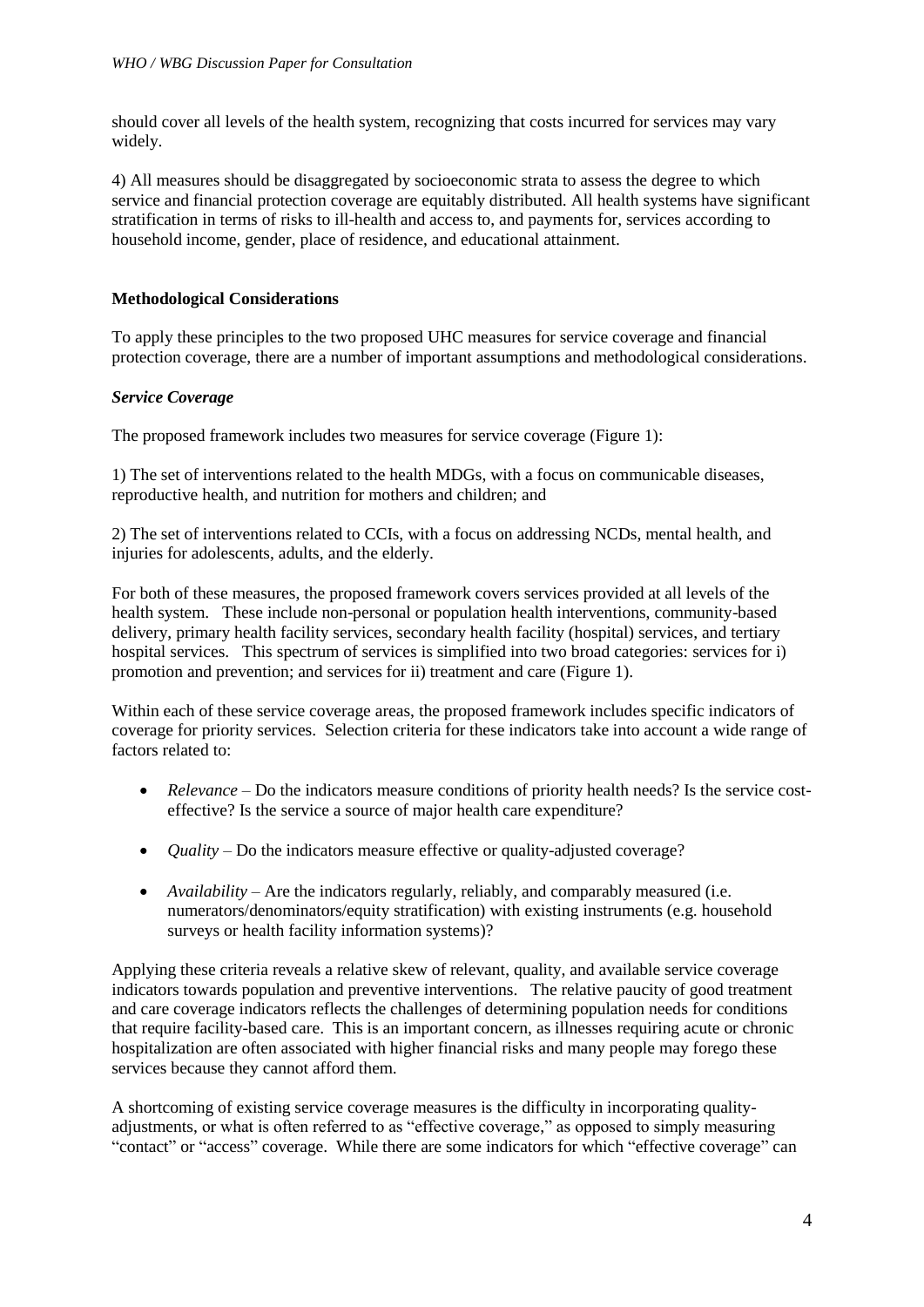be monitored (e.g. tuberculosis treatment, vision correction, diabetes, and hypertension control), additional indicators beyond service coverage are needed to capture quality for many other services.<sup>11</sup>

Notwithstanding these concerns, the full spectrum of single intervention measures of coverage can be aggregated into two *composite* measures of service coverage – one for the MDGs and the other for CCIs. This enables the comparison of service coverage for either the MDGs or CCIs as a group across countries, rather than only being able to compare coverage of single interventions. Aggregation of service coverage measures entails an explicit approach to the criteria for weighting of interventions, which range from "equal" weighting (i.e. all services are equally weighted); to "unequal" weighting, whereby coverage of an intervention that affects the risks of disease in 100% of children (e.g. immunization) might be given a higher weight than an intervention that covers less than 1% of children (e.g. appendectomy).





# *Financial Risk Protection Coverage*

1

There are two commonly used indicators to track the level of financial risk in health: the incidence of catastrophic health expenditures, and the incidence of impoverishment due to out-of-pocket health payments.<sup>12</sup> The former indicator shows the number of households of all income levels who suffer financial hardship because of relatively large health payments in a given time period, while the latter indicator can capture the fact that even relatively small payments can have severe financial consequences for people living in poverty or close to the poverty line.<sup>13</sup>

<sup>&</sup>lt;sup>11</sup> <http://www.oecd.org/health/health-systems/healthcarequalityindicators.htm>

<sup>&</sup>lt;sup>12</sup> Although authors differ in the way they measure the indicators, there is broad acceptance of the concepts.

<sup>&</sup>lt;sup>13</sup> Two other indicators sometimes used – although less understandable and accessible to policy makers – include: i) "depth of poverty" – the extent to which out-of-pocket health payments worsen a households' pre-existing level of poverty, and ii) the "mean catastrophic positive overshoot" – the average amount by which households affected by catastrophic expenditures pay more than the threshold used to define catastrophic health spending.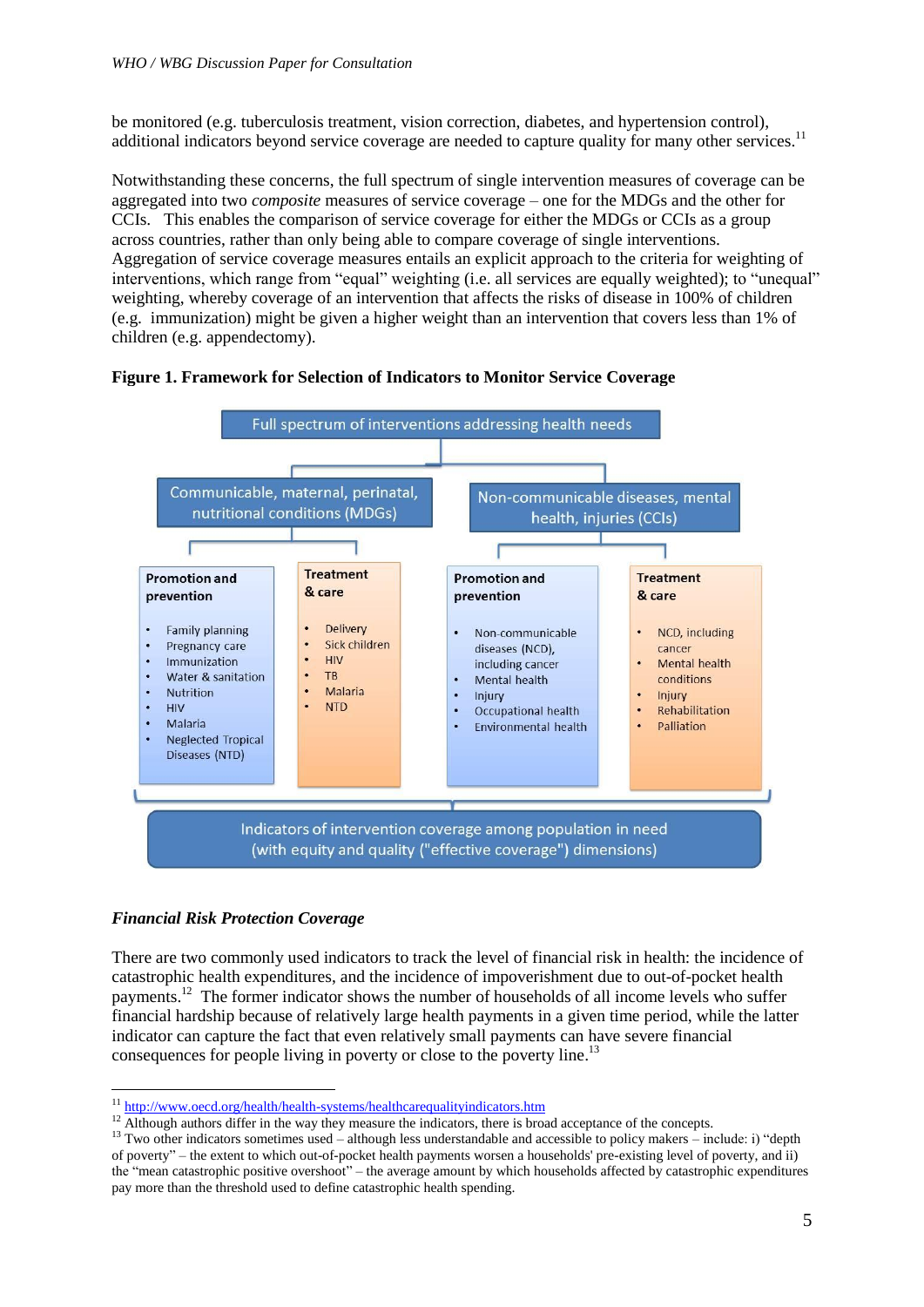Both financial risk measures can be re-scaled so that 100% coverage represents full financial protection. This "protection from catastrophic spending" indicator would measure the percent of the population that does not experience catastrophic payments, while a "protection from impoverishment" indicator would be the percent of the population that is not impoverished through out-of-pocket spending. The rescaled impoverishment measure would measure the poverty gap in the absence of out-of-pocket payments as a share of the actual (larger) poverty gap. The more out-of-pocket payments push non-poor families into poverty and already-poor households deeper into poverty, the further this rescaled impoverishment indicator will be from 100% coverage.

# *Equity in Coverage*

<u>.</u>

At the heart of UHC is a commitment to equity. Yet in countries on the path to UHC, there is a risk that the poorer and more disadvantaged segments of the population could be left behind.<sup>14</sup> So in addition to measuring average or aggregate levels of service and financial coverage, it is essential to have measures disaggregated by a range of socioeconomic and demographic stratifiers, such as income/wealth, sex, age, place of residence, minorities and migrants, etc.

A variety of measures are available for capturing differences in coverage across population groups.<sup>15</sup> The simplest is a comparison between the levels of the extreme groups (or one extreme group and the population as a whole). This proposed framework focuses on the poorest 40% of the population as compared to the entire population. This is consistent with the WBG's shared prosperity goal, and permits a way to compare progress at the population level (the aggregate goal) and progress among the poorest 40% of the population (the equity goal).

Thus, this framework includes measures of service coverage for MDGs and CCIs as well as the measure of financial risk protection coverage for catastrophic payments are expressed both for the population as a whole and for the poorest 40%. However, the financial risk protection measure of impoverishment due to expenditure on health is not expressed with respect to the poorest 40% of the population, as the consequence of impoverishment is considered equally important regardless of whether the initial wealth status of the household is rich or poor.

#### *Targets for Assessing Country Progress towards UHC*

Setting specific targets can drive progress towards UHC. For essential health services, the ideal coverage target would be 100% across the cluster of priority interventions. However, it might be more realistic, especially with respect to the low levels of coverage amongst the poorest 40% of the wealth distribution, to set a lower target such as at least 80% coverage. This so-called "80:40" target would be associated with both the MDGs and the CCIs intervention groups.

For financial protection, the target for UHC could be set at 100% protection from both impoverishing and catastrophic health payments for the population as a whole as well as for the poorest 40% of the population.

For both the service and financial risk protection coverage measures, timelines for achieving the UHC targets could be set to correspond with the 2030 timeframe of the emerging post-2015 development framework. The rates of improvement necessary to achieve the targets in coverage over the next 15 years could be easily determined based on the current levels of coverage in 2015.

<sup>&</sup>lt;sup>14</sup> Gwatkin DR, Ergo A. Universal health coverage: friend or foe of health equity? Lancet 2011; 377: 2160-1 doi: 10.1016/S0140-6736(10)62058-2 pmid: 21084113.

<sup>&</sup>lt;sup>15</sup> Wagstaff A, Paci P, van Doorslaer E. On the measurement of inequalities in health. Social Science & Medicine 1991; 33(5): 545-57.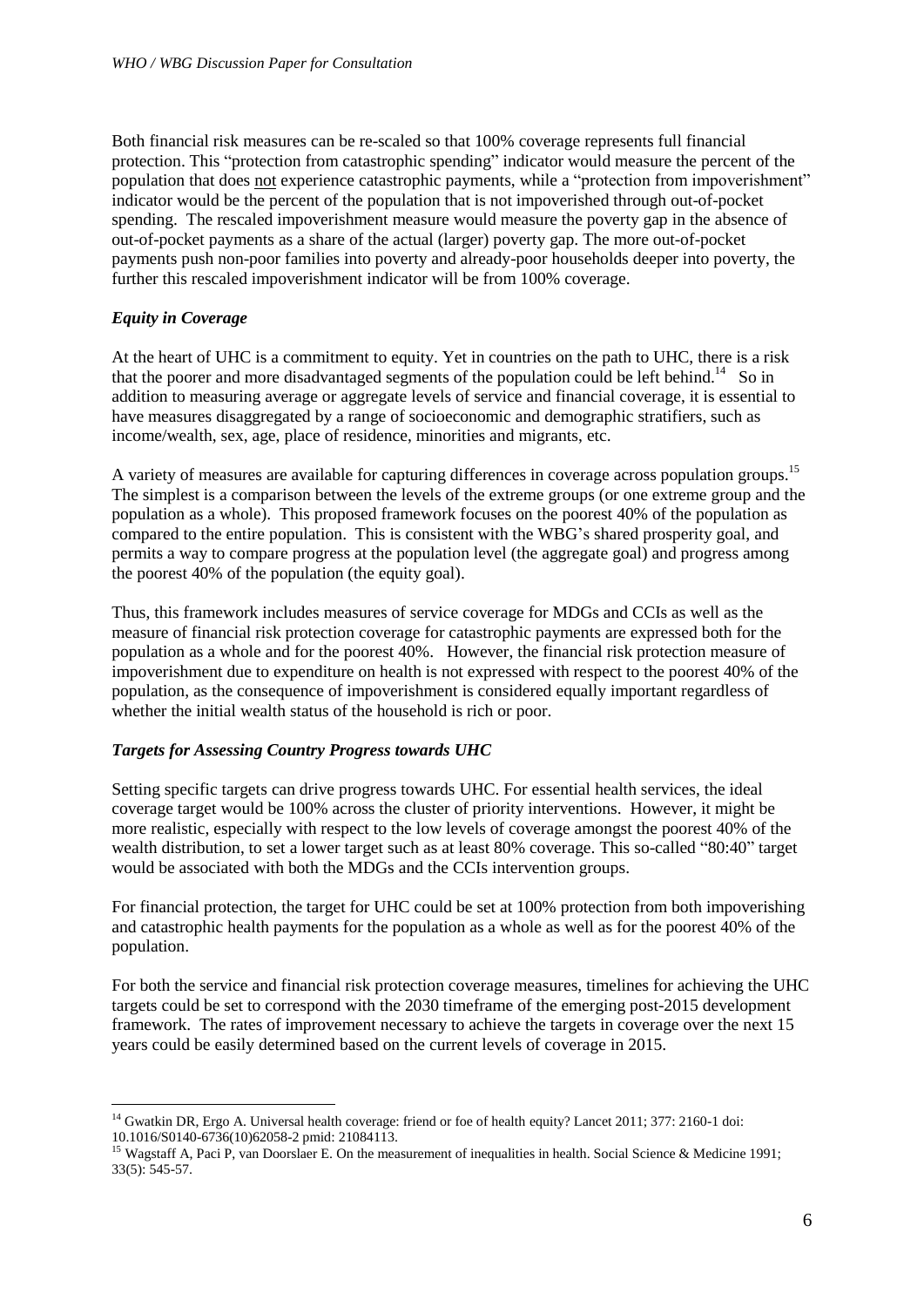### **Illustrative Measures of Monitoring UHC**

In this section of the paper, UHC measures and targets for service and financial protection coverage are illustrated based on the framework and methodological approaches to measurement described above, using the WBG's regional groupings.<sup>16</sup>

#### *Service Coverage Measures*

The first example compares aggregate and equity measures of service coverage for MDG- and CCIrelated intervention areas by region using data from household surveys and from the World Health Survey (WHS)  $2002-2003^{17}$  (Figure 2). The shortfalls in coverage relative to the 80% coverage target (the red dotted line) are visible with coverage of the MDGs higher than coverage of the CCIs across regions. For both the MDGs and CCIs – related interventions, coverage is lower among the poorest 40% of the population.

![](_page_6_Figure_5.jpeg)

#### **Figure 2. Coverage of Services for MDGs and CCIs – Related Interventions**

<u>.</u>

Source: World Health Surveys.<br>MDG tracers: Treatment of ARI, diarrhea, malaria and TB; Voluntary counseling and testing for HIV;<br>Full immunization; 4+ antenatal visits; Skilled birth attendance.<br>CCI tracers: Care within 30

dental problems, depression, diabetes, and mental illness;<br>Mammogram; Pap Smear; Cataract removal.

<sup>&</sup>lt;sup>16</sup> The WBG regions are broadly but not exactly comparable to the WHO regions as follows: WB/EAP and WHO/WPRO; WB/SAR and WHO/SEARO; WB/MENA and WHO/EMRO; WB/AFR and WHO/AFRO; WB/ECA and WHO/EURO; and WB/EAC and WHO/PAHO.

<sup>&</sup>lt;sup>17</sup> The WHS, conducted in 70 countries in 2002-03, deployed a household questionnaire that covers the need for, and receipt of, a large number of interventions for the MDGs and CCIs, as well as health and non-health (including food) spending at the household level. Drawing on the household "wealth index," the poorest 40% of households were identified, providing the stratification necessary for equity measures of both service and financial protection coverage.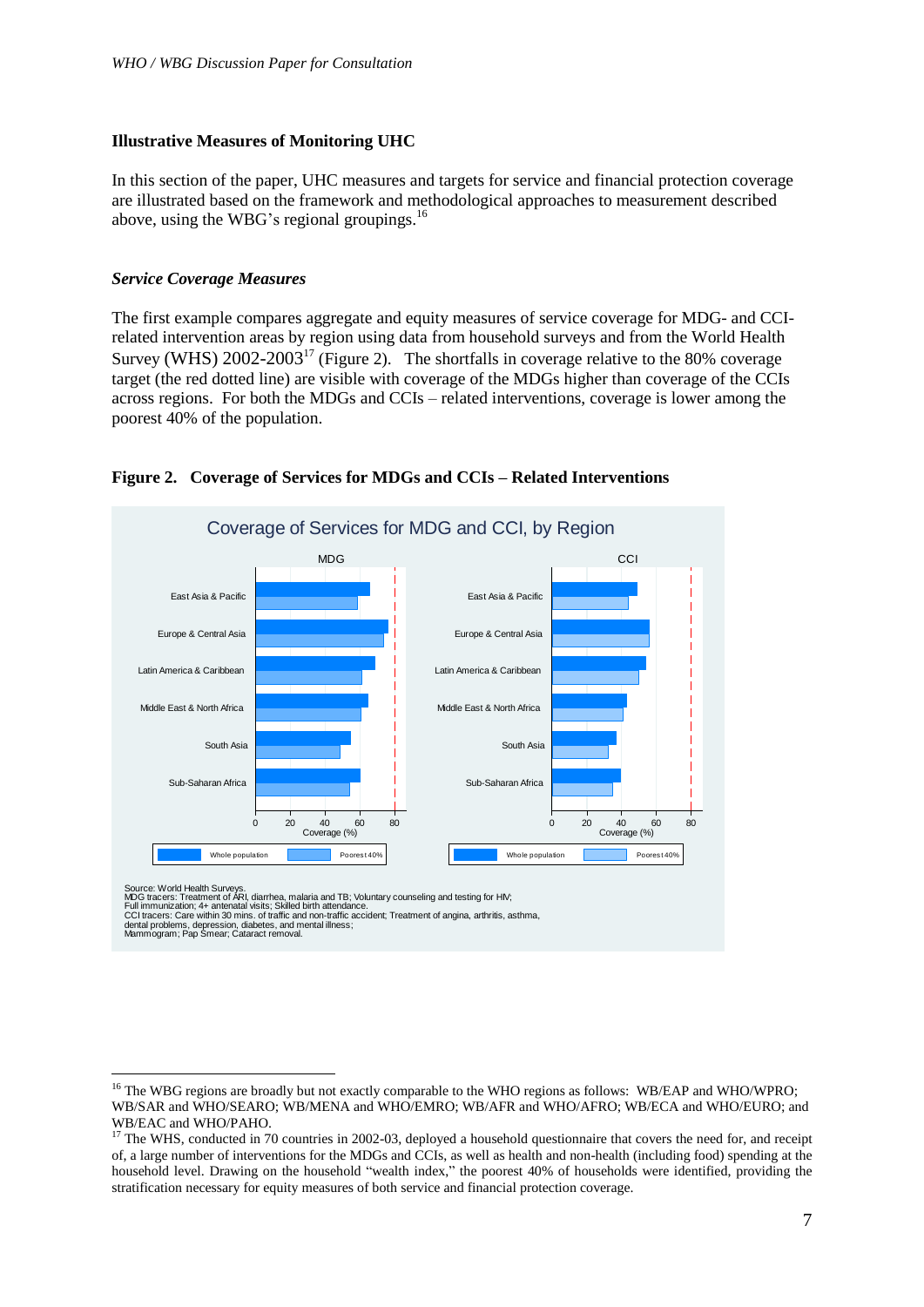# *Financial Risk Protection Measures*

The same WHS data are used to generate three measures of financial protection coverage: i) the incidence of catastrophic expenditure, ii) the incidence of catastrophic expenditure amongst the poorest 40%, and iii) impoverishing expenditure as measured by the "depth" – or 'poverty gap" – version of the indicator.<sup>18</sup>

Figure 3 shows that the rates of protection against catastrophic spending are much lower than rates of protection against impoverishment. As such, the shortfalls in coverage relative to the target of 100% coverage in financial risk protection are much lower for protection against impoverishment expenditures than for protection against catastrophic expenditures. Figure 3 also compares the equity dimension of catastrophic expenditures showing that the poorest 40% have slightly lower protection against catastrophic expenditures in four of the six regions.

![](_page_7_Figure_4.jpeg)

#### **Figure 3. Financial Protection Coverage Measures by Region**

#### **Recommendations**

1

This discussion paper illustrates how the concept of UHC can be translated into measures that are valid and comparable across countries. Together, these measures can provide a snapshot of health system performance with respect to coverage for essential health services and financial risk protection both in the population as a whole and in the poorest 40% of the population. Using the "80:40" target for service coverage and the zero impoverishment target, countries can identify their coverage gaps and ascertain how far and fast they will need to improve performance of their health system. The proposed UHC measures can thus provide a valuable contribution to the assessment of health systems performance related to equitable coverage of services and fair financing, as a complement to other measures of performance.

<sup>&</sup>lt;sup>18</sup> In computing catastrophic spending, ability-to-pay was measured as non-food consumption. The threshold for catastrophic spending was set at 25%. The international \$1.25-a-day poverty line was used in computing impoverishment. The poverty gap version of the "protection against impoverishment" was used.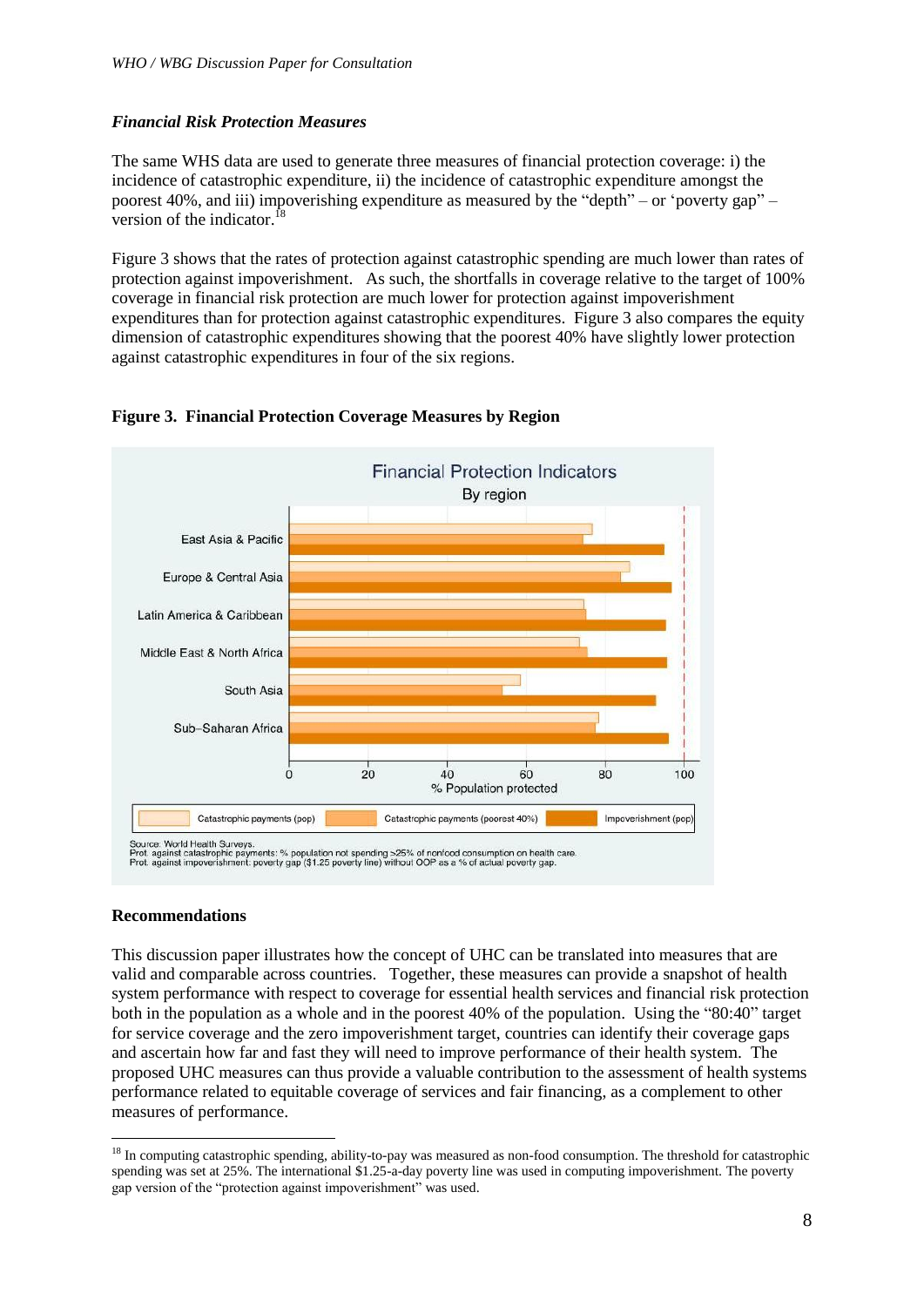# *Global-Level Monitoring*

Building on the above framework and approaches to measuring progress towards UHC, we propose the following goal, targets, and indicators for UHC be considered for inclusion in the post-2015 development agenda:

### **Goal: Achieve UHC – All people should have access to the quality, essential health services they need without enduring financial hardship.**

# **Targets**:

- By 2030, at least 80% of the poorest 40% of the population have coverage to ensure access to essential health services.
- By 2030, everyone (100%) has coverage to protect them from financial risk, so that no one is pushed into poverty or kept in poverty because of expenditure on health services.

#### **Indicators:**

# 1. **Health Services Coverage:**

# a. **MDGs:**

- i. *Aggregate:* A measure of MDG-related service coverage that is an aggregate of single intervention coverage measures.
- ii. *Equity:* A measure of MDG-related service coverage as described in 1a.i for the poorest 40% of the population.
- b. **CCIs:** 
	- i. *Aggregate:* A measure of CCIs-related service coverage that is an aggregate of single priority interventions to address the burden of NCDs, including mental health and injuries.
	- ii. *Equity:* A measure of CCI service coverage as described in 1b.i for the poorest 40% of the population.

#### 2. **Financial Risk Protection Coverage:**

#### a. **Impoverishing Expenditure:**

i. *Aggregate:* A measure of the level of household impoverishment arising from out-of-pocket expenditures on health, equal to the ratio of the poverty gap in a world without out-of-pocket payments to the actual (larger) poverty gap.

#### b. **Catastrophic Expenditure:**

- i. Aggregate: The fraction of households incurring catastrophic out-ofpocket health expenditures.
- ii. *Equity:* The fraction of households among the poorest 40% of the population incurring catastrophic out-of-pocket health expenditures.